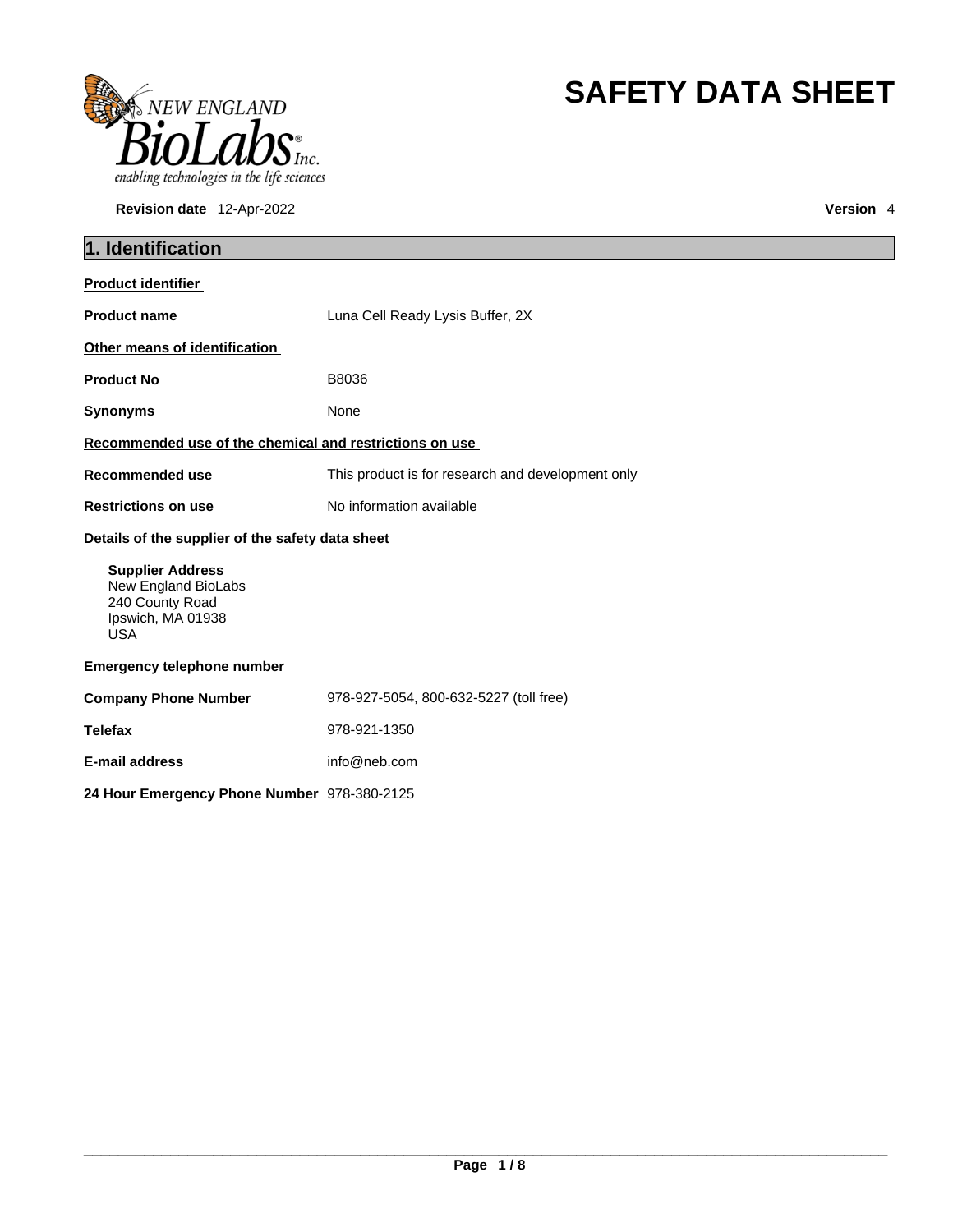# **2. Hazard(s) identification**

### **Classification**

This product is not considered hazardous by either the US 2012 OSHA Hazard Communication Standard (29 CFR 1910.1200) or the Canadian Workplace Hazardous Material Information System (WHMIS 2015)

# **Emergency Overview**

The product contains no substances which at their given concentration, are considered to be hazardous to health.

**Appearance Blue <b>Physical state** Liquid

**Odor** None

# **Label elements**

# **Hazard statements**

This product is not considered hazardous by either the US 2012 OSHA Hazard Communication Standard (29 CFR 1910.1200) or the Canadian Workplace Hazardous Material Information System (WHMIS 2015)

**Other information**  No information available.

# **3. Composition/information on ingredients**

# **Substance**

Not applicable.

# **Mixture**

The product contains no substances which at their given concentration, are considered to be hazardous to health.

# **4. First-aid measures**

# **Description of first aid measures**

| <b>Inhalation</b>                                                          | Remove to fresh air.                                                                                                    |  |  |
|----------------------------------------------------------------------------|-------------------------------------------------------------------------------------------------------------------------|--|--|
| Eye contact                                                                | Rinse thoroughly with plenty of water for at least 15 minutes, lifting lower and upper eyelids.<br>Consult a physician. |  |  |
| <b>Skin contact</b>                                                        | Wash skin with soap and water.                                                                                          |  |  |
| Ingestion                                                                  | Rinse mouth.                                                                                                            |  |  |
| Most important symptoms and effects, both acute and delayed                |                                                                                                                         |  |  |
| <b>Symptoms</b>                                                            | No information available.                                                                                               |  |  |
| Indication of any immediate medical attention and special treatment needed |                                                                                                                         |  |  |
| Note to physicians                                                         | Treat symptomatically.                                                                                                  |  |  |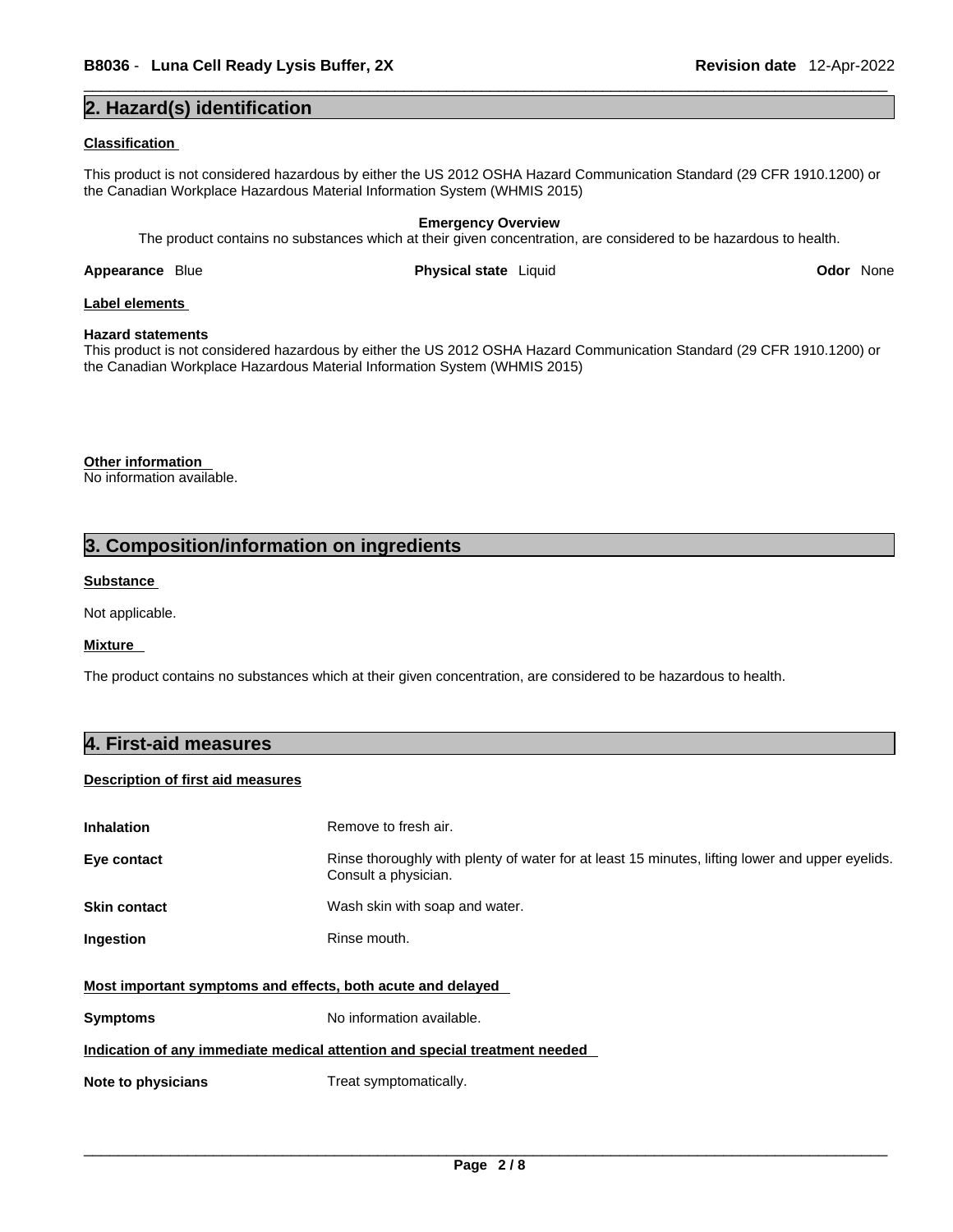# **5. Fire-fighting measures**

| <b>Suitable Extinguishing Media</b>                                                                       | Use extinguishing measures that are appropriate to local circumstances and the<br>surrounding environment.                            |
|-----------------------------------------------------------------------------------------------------------|---------------------------------------------------------------------------------------------------------------------------------------|
| <b>Large Fire</b>                                                                                         | CAUTION: Use of water spray when fighting fire may be inefficient.                                                                    |
| Unsuitable extinguishing media                                                                            | Do not scatter spilled material with high pressure water streams.                                                                     |
| Specific hazards arising from the<br>chemical                                                             | No information available.                                                                                                             |
| <b>Explosion data</b><br><b>Sensitivity to mechanical impact None.</b><br>Sensitivity to static discharge | None.                                                                                                                                 |
| Special protective equipment and<br>precautions for fire-fighters                                         | Firefighters should wear self-contained breathing apparatus and full firefighting turnout<br>gear. Use personal protection equipment. |

|  | 6. Accidental release measures |  |  |  |
|--|--------------------------------|--|--|--|
|--|--------------------------------|--|--|--|

# **Personal precautions, protective equipment and emergency procedures**

| <b>Personal precautions</b> | Ensure adequate ventilation. |
|-----------------------------|------------------------------|
|-----------------------------|------------------------------|

# **Methods and material for containment and cleaning up**

| <b>Methods for containment</b> | Prevent further leakage or spillage if safe to do so. |
|--------------------------------|-------------------------------------------------------|
| Methods for cleaning up        | Pick up and transfer to properly labeled containers.  |

# **7. Handling and storage**

# **Precautions for safe handling**

**Advice on safe handling** Handle in accordance with good industrial hygiene and safety practice.

# **Conditions for safe storage, including any incompatibilities**

**Storage Conditions** Keep containers tightly closed in a dry, cool and well-ventilated place.

# **8. Exposure controls/personal protection**

# **Control parameters**

**Exposure Limits** This product, as supplied, does not contain any hazardous materials with occupational exposure limits established by the region specific regulatory bodies

### **Appropriate engineering controls**

# **Engineering controls** Showers

Eyewash stations Ventilation systems.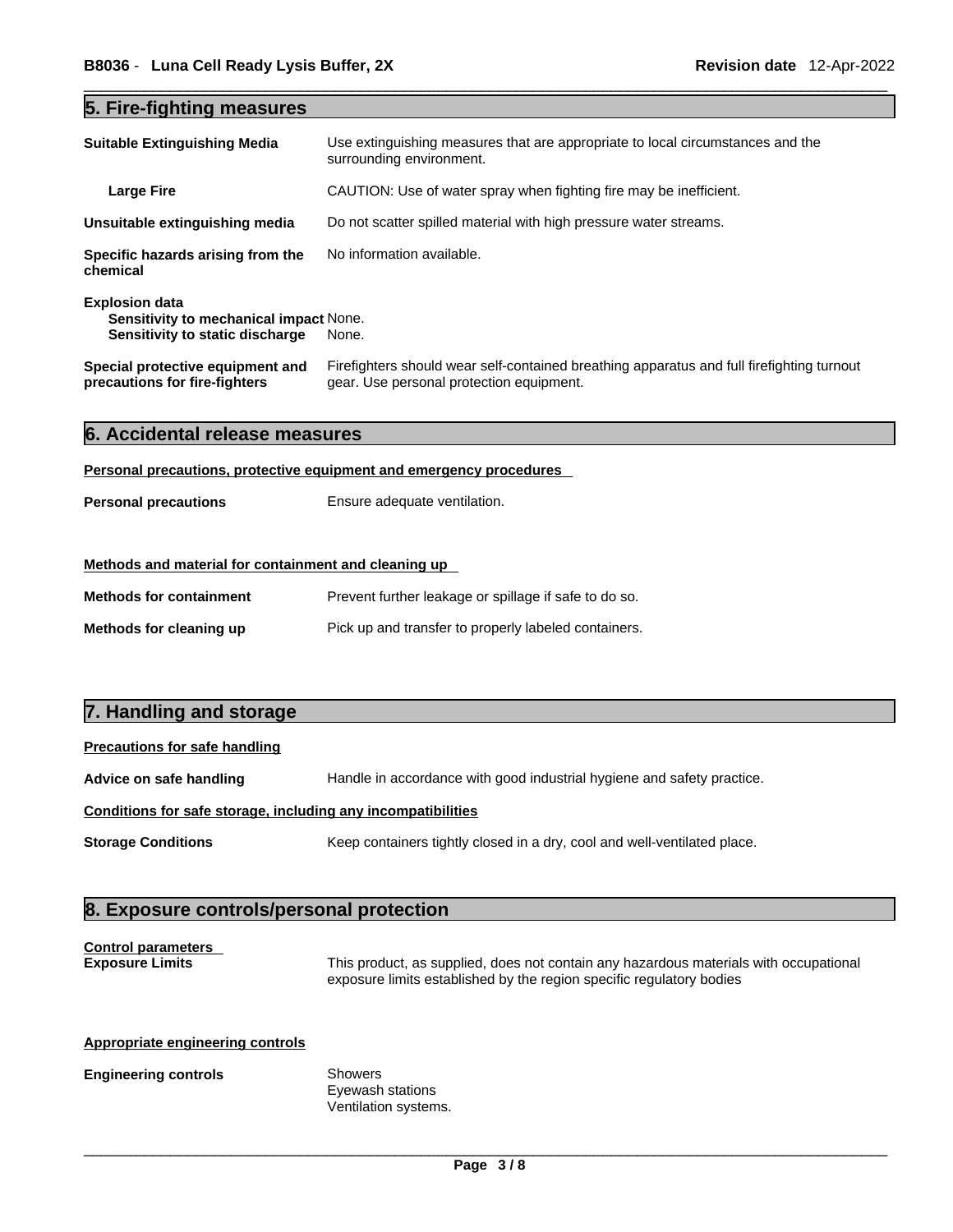# **Individual protection measures, such as personal protective equipment**

| <b>Eye/face protection</b>            | No special protective equipment required.                                                                                                                                   |
|---------------------------------------|-----------------------------------------------------------------------------------------------------------------------------------------------------------------------------|
| <b>Hand protection</b>                | No special protective equipment required.                                                                                                                                   |
| Skin and body protection              | No special protective equipment required.                                                                                                                                   |
| <b>Respiratory protection</b>         | No protective equipment is needed under normal use conditions. If exposure limits are<br>exceeded or irritation is experienced, ventilation and evacuation may be required. |
| <b>General hygiene considerations</b> | Handle in accordance with good industrial hygiene and safety practice.                                                                                                      |

# **9. Physical and chemical properties**

| Information on basic physical and chemical properties |                          |                  |  |
|-------------------------------------------------------|--------------------------|------------------|--|
| <b>Physical state</b>                                 | Liquid                   |                  |  |
| Appearance                                            | <b>Blue</b>              |                  |  |
| <b>Color</b>                                          | No information available |                  |  |
| Odor                                                  | None                     |                  |  |
| <b>Odor threshold</b>                                 | No information available |                  |  |
|                                                       |                          |                  |  |
| <b>Property</b>                                       | Values                   | Remarks • Method |  |
| рH                                                    | 7.4                      |                  |  |
| Melting point / freezing point                        | No data available        | None known       |  |
| Initial boiling point and boiling                     | No data available        | None known       |  |
| range                                                 |                          |                  |  |
| <b>Flash point</b>                                    | No data available        | None known       |  |
| <b>Evaporation rate</b>                               | No data available        | None known       |  |
| Flammability (solid, gas)                             | No data available        | None known       |  |
| <b>Flammability Limit in Air</b>                      |                          | None known       |  |
| <b>Upper flammability or explosive</b>                | No data available        |                  |  |
| <b>limits</b>                                         |                          |                  |  |
| Lower flammability or explosive                       | No data available        |                  |  |
| limits                                                |                          |                  |  |
| Vapor pressure                                        | No data available        | None known       |  |
| <b>Vapor density</b>                                  | No data available        | None known       |  |
| <b>Relative density</b>                               | No data available        | None known       |  |
| <b>Water solubility</b>                               | No data available        | None known       |  |
| Solubility(ies)                                       | No data available        | None known       |  |
| <b>Partition coefficient</b>                          | No data available        | None known       |  |
| <b>Autoignition temperature</b>                       | No data available        | None known       |  |
| <b>Decomposition temperature</b>                      | No data available        | None known       |  |
| <b>Kinematic viscosity</b>                            | No data available        | None known       |  |
| <b>Dynamic viscosity</b>                              | No data available        | None known       |  |
|                                                       |                          |                  |  |
| Other information                                     |                          |                  |  |
| <b>Explosive properties</b>                           | No information available |                  |  |
| <b>Oxidizing properties</b>                           | No information available |                  |  |
| <b>Softening point</b>                                | No information available |                  |  |
| <b>Molecular weight</b>                               | No information available |                  |  |
| VOC Content (%)                                       | No information available |                  |  |
| <b>Liquid Density</b>                                 | No information available |                  |  |
| <b>Bulk density</b>                                   | No information available |                  |  |

# **10. Stability and reactivity**

**Reactivity No information available.**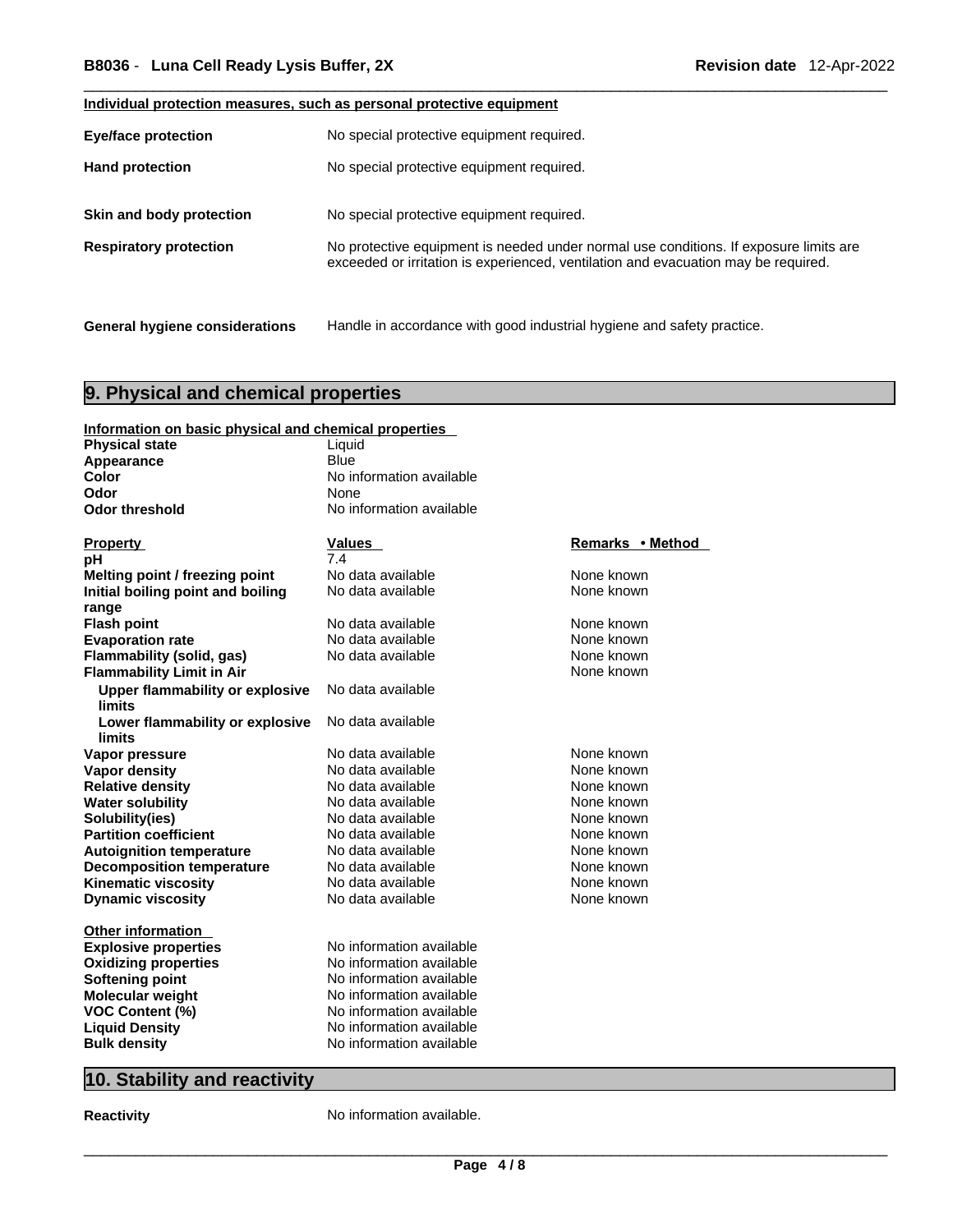| <b>Chemical stability</b>                                                  | Stable under normal conditions.           |  |
|----------------------------------------------------------------------------|-------------------------------------------|--|
| <b>Possibility of hazardous reactions</b> None under normal processing.    |                                           |  |
| <b>Conditions to avoid</b>                                                 | None known based on information supplied. |  |
| Incompatible materials                                                     | None known based on information supplied. |  |
| Hazardous decomposition products None known based on information supplied. |                                           |  |

# **11. Toxicological information**

# **Information on likely routes of exposure**

| Specific test data for the substance or mixture is not available.            |  |  |
|------------------------------------------------------------------------------|--|--|
| Specific test data for the substance or mixture is not available.            |  |  |
| Specific test data for the substance or mixture is not available.            |  |  |
| Specific test data for the substance or mixture is not available.            |  |  |
| Symptoms related to the physical, chemical and toxicological characteristics |  |  |
| No information available.                                                    |  |  |
|                                                                              |  |  |

**Acute toxicity**

**Numerical measures of toxicity** No information available

| Delayed and immediate effects as well as chronic effects from short and long-term exposure |                           |  |
|--------------------------------------------------------------------------------------------|---------------------------|--|
| <b>Skin corrosion/irritation</b>                                                           | No information available. |  |
| Serious eye damage/eye irritation                                                          | No information available. |  |
| Respiratory or skin sensitization                                                          | No information available. |  |
| Germ cell mutagenicity                                                                     | No information available. |  |
| Carcinogenicity                                                                            | No information available. |  |
| <b>Reproductive toxicity</b>                                                               | No information available. |  |
| <b>STOT - single exposure</b>                                                              | No information available. |  |
| <b>STOT - repeated exposure</b>                                                            | No information available. |  |

**Aspiration hazard** No information available.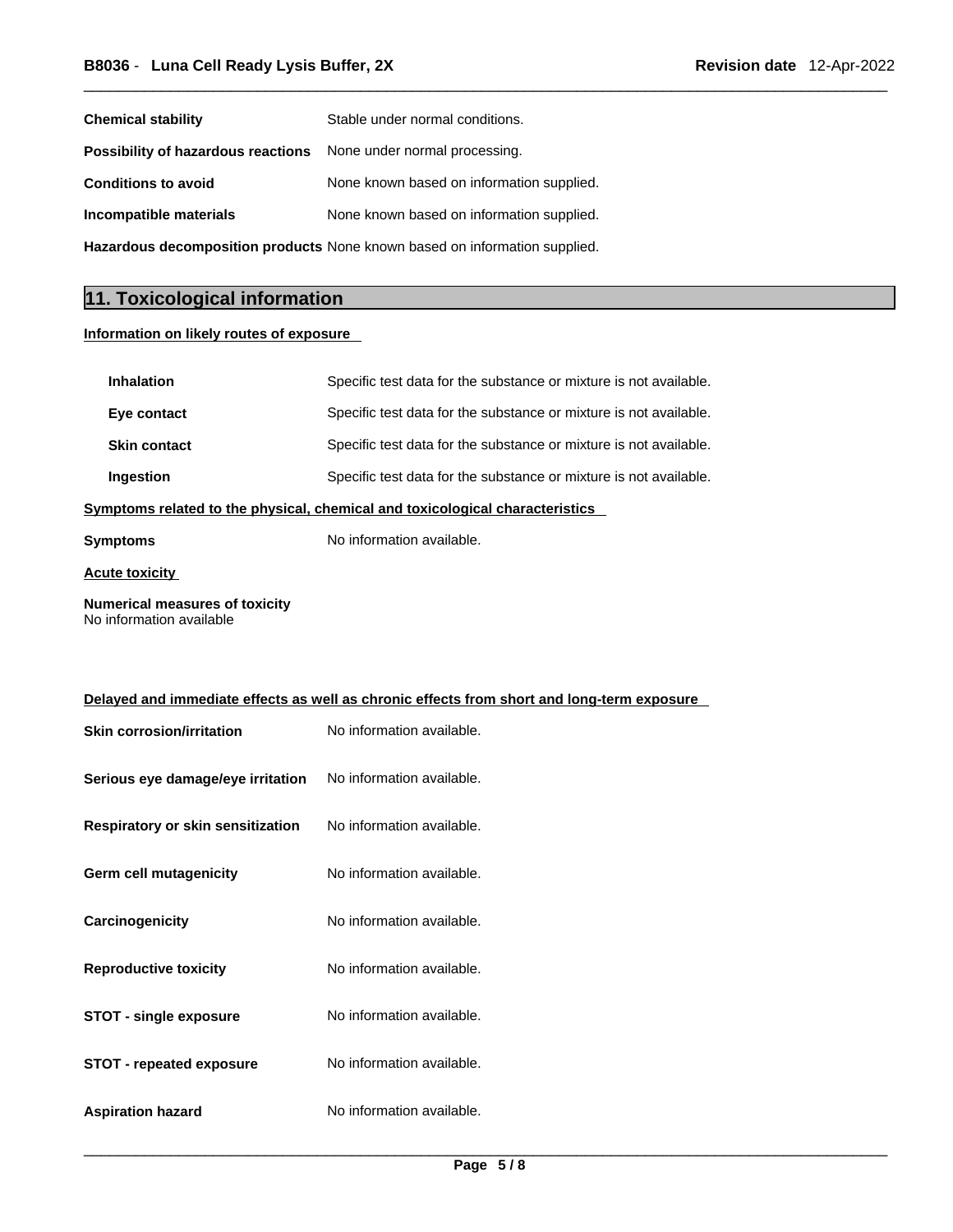# **12. Ecological information**

# **Ecotoxicity**

| Persistence and degradability | No information available.          |
|-------------------------------|------------------------------------|
| <b>Bioaccumulation</b>        | There is no data for this product. |
| <b>Mobility in soil</b>       | No information available.          |
| Other adverse effects         | No information available.          |

| 13. Disposal considerations            |                                                                                                                    |  |  |  |  |
|----------------------------------------|--------------------------------------------------------------------------------------------------------------------|--|--|--|--|
| Waste treatment methods                |                                                                                                                    |  |  |  |  |
| Waste from residues/unused<br>products | Dispose of in accordance with local regulations. Dispose of waste in accordance with<br>environmental legislation. |  |  |  |  |
| <b>Contaminated packaging</b>          | Do not reuse empty containers.                                                                                     |  |  |  |  |

# **14. Transport information**

| <b>DOT</b>  | Not regulated |
|-------------|---------------|
| <b>TDG</b>  | Not regulated |
| <b>MEX</b>  | Not regulated |
| ICAO (air)  | Not regulated |
| <b>IATA</b> | Not regulated |
| <b>IMDG</b> | Not regulated |
| <b>RID</b>  | Not regulated |
| <b>ADR</b>  | Not regulated |
| ADN         | Not regulated |

# **15. Regulatory information**

**Regulatory information**

**International Regulations**

**The Montreal Protocol on Substances that Deplete the Ozone Layer** Not applicable

**The Stockholm Convention on Persistent Organic Pollutants** Not applicable

**The Rotterdam Convention** Not applicable

**International Inventories**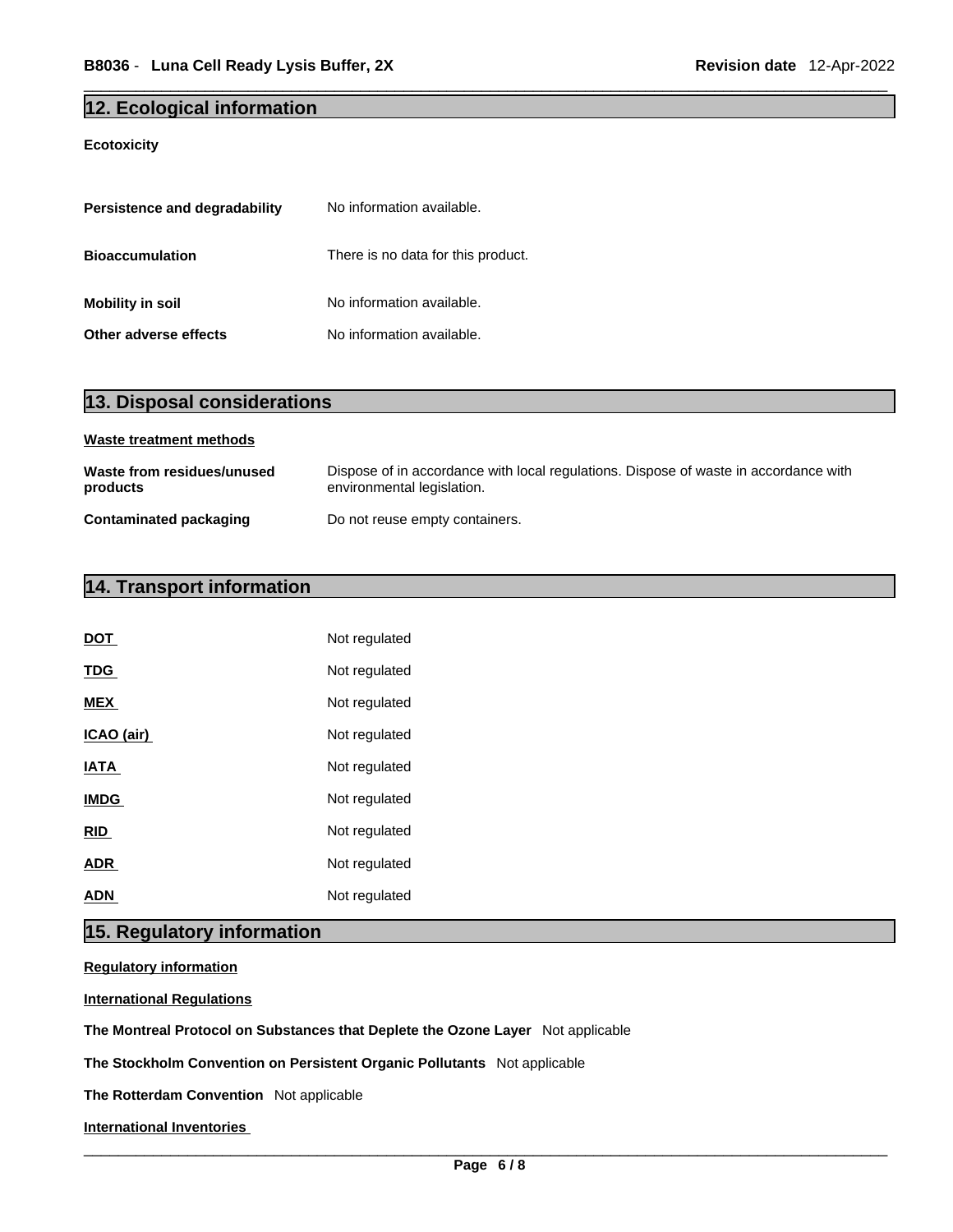**TSCA Contact supplier for inventory compliance status.** 

| <b>DSL/NDSL</b>      | Contact supplier for inventory compliance status. |
|----------------------|---------------------------------------------------|
| <b>EINECS/ELINCS</b> | Contact supplier for inventory compliance status. |
| <b>ENCS</b>          | Contact supplier for inventory compliance status. |
| <b>IECSC</b>         | Contact supplier for inventory compliance status. |
| <b>KECL</b>          | Contact supplier for inventory compliance status. |
| <b>PICCS</b>         | Contact supplier for inventory compliance status. |
| AIIC                 | Contact supplier for inventory compliance status. |
| <b>NZIoC</b>         | Contact supplier for inventory compliance status. |

 **Legend:** 

 **TSCA** - United States Toxic Substances Control Act Section 8(b) Inventory

 **DSL/NDSL** - Canadian Domestic Substances List/Non-Domestic Substances List

 **EINECS/ELINCS** - European Inventory of Existing Chemical Substances/European List of Notified Chemical Substances

 **ENCS** - Japan Existing and New Chemical Substances

 **IECSC** - China Inventory of Existing Chemical Substances

 **KECL** - Korean Existing and Evaluated Chemical Substances

 **PICCS** - Philippines Inventory of Chemicals and Chemical Substances

 **AICS** - Australian Inventory of Chemical Substances

 **NZIoC** - New Zealand Inventory of Chemicals

### **US Federal Regulations**

# **SARA 313**

Section 313 of Title III of the Superfund Amendments and Reauthorization Act of 1986 (SARA). This product does not contain any chemicals which are subject to the reporting requirements of the Act and Title 40 of the Code of Federal Regulations, Part 372.

# **SARA 311/312 Hazard Categories**

Should this product meet EPCRA 311/312 Tier reporting criteria at 40 CFR 370, refer to Section 2 of this SDS for appropriate classifications.

# **CWA** (Clean Water Act)

This product does not contain any substances regulated as pollutants pursuant to the Clean Water Act (40 CFR 122.21 and 40 CFR 122.42).

# **CERCLA**

This material, as supplied, does not contain any substances regulated as hazardous substances under the Comprehensive Environmental Response Compensation and Liability Act (CERCLA) (40 CFR 302) or the Superfund Amendments and Reauthorization Act (SARA) (40 CFR 355). There may be specific reporting requirements at the local, regional, or state level pertaining to releases of this material.

### **US State Regulations**

### **California Proposition 65**

This product does not contain any Proposition 65 chemicals.

### **U.S. State Right-to-Know Regulations**

| Chemical name | New Jersev | Massachusetts | Pennsylvania |
|---------------|------------|---------------|--------------|
| Water         |            |               |              |
| 7732-18-5     |            |               |              |

## **U.S. EPA Label Information**

**EPA Pesticide Registration Number** Not applicable

| 16. Other information |  |  |
|-----------------------|--|--|
|                       |  |  |